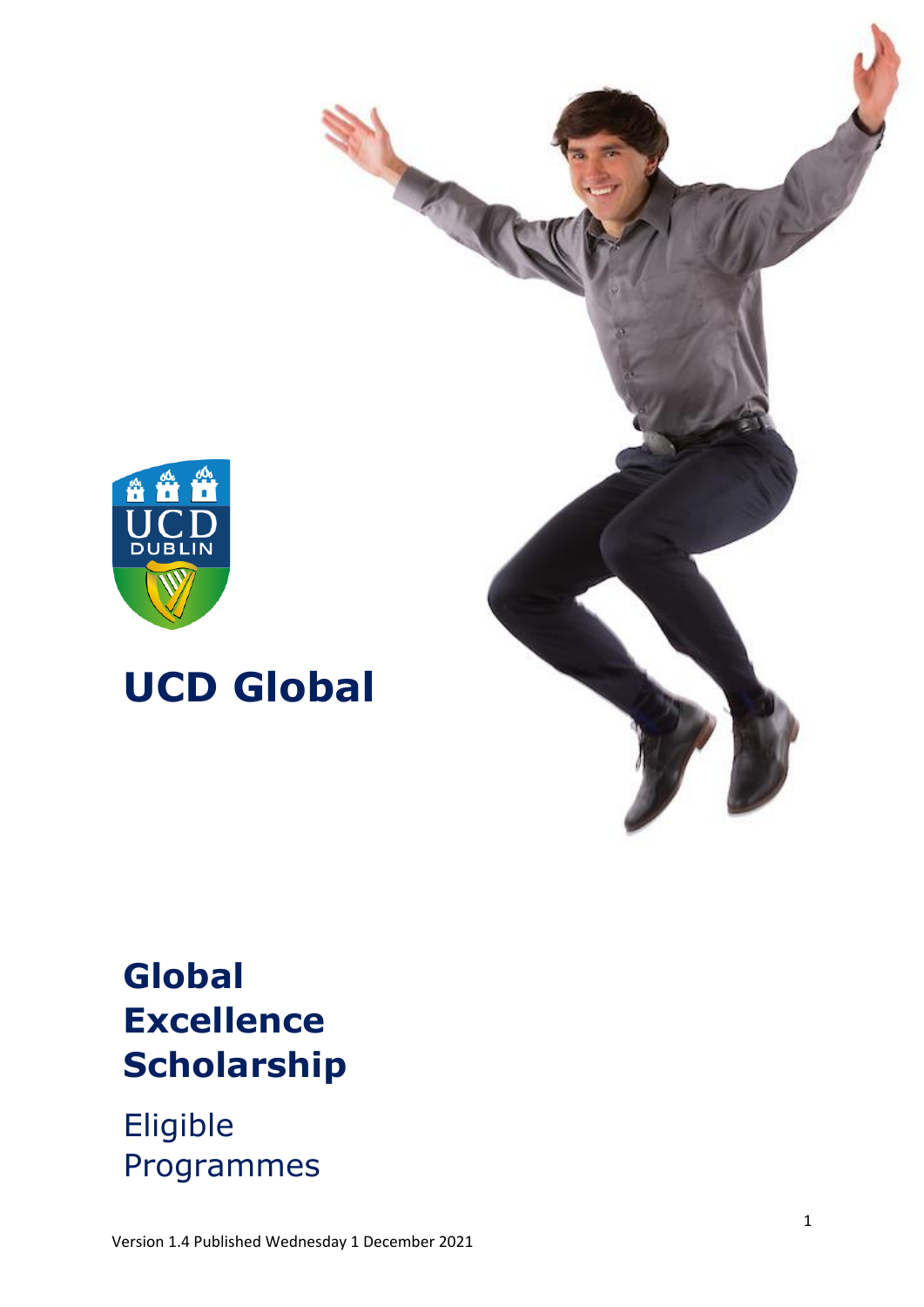

# Contents

<span id="page-1-0"></span>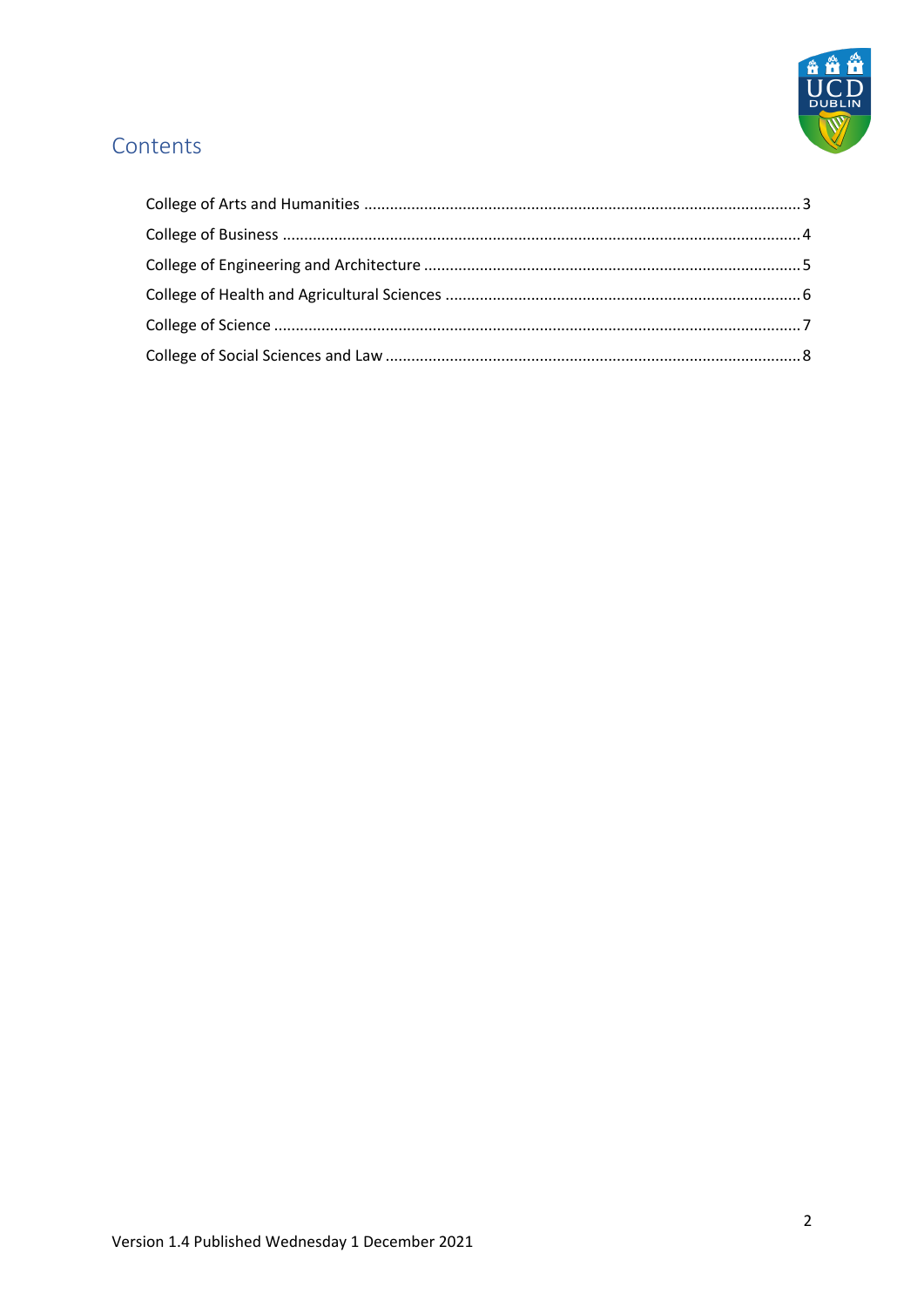## College of Arts and Humanities

#### *Programme Office: Arts & Humanities*

BAU5 BA Joint Honours BAU4 BA Modern Languages

### *School of Art History & Cultural Policy*

Z041 MA Cultural Policy & Arts Management Z344 MA Art History, Collections & Curating

#### *Centre for American Studies*

Z043 MA American Studies Z137 MA Media & International Conflict Z234 MA American Politics & Foreign Policy Z365 MA Journalism & International Affairs

#### *School of Classics*

CAS1 BA/BSc Classics Art History & Archaeology CAS2 Classics, English & History Z044 MA Classics

#### *School of English Drama & Film*

ENS5 BA English Literature ENS6 BA English with Creative Writing ENS7 BA English Drama & Film Z012 MA Creative Writing Z341 MA in Modern & Contemporary Literature Z162 MA Gender Sexuality & Culture Z197 MFA Creative Writing Z251 MA Literature & Culture Z349 MA Irish Literature & Culture

#### *School of History*

CAS2 BA Classics English & History HPS1 BA History & Politics HSS3 BA History (BA Humanities) HSS5 BA Global Studies HSS6 BA European Studies Z020 MA Archives & Records Management Z182 MA Medieval Studies Z240 MA History Welfare & Medicine in Society Z247 MA Public History Z264 MA Irish History Z347 MA Global History

### *School of Irish Celtic Stud & Folklore*

ISS1 BA Irish Studies Z029 MA sa Nua -Ghaeilge Z030 MA Scríobh & Cumarsáid na Gae ilge Z195 MA Irish Studies Z253 MA Irish Folklore & Ethnology

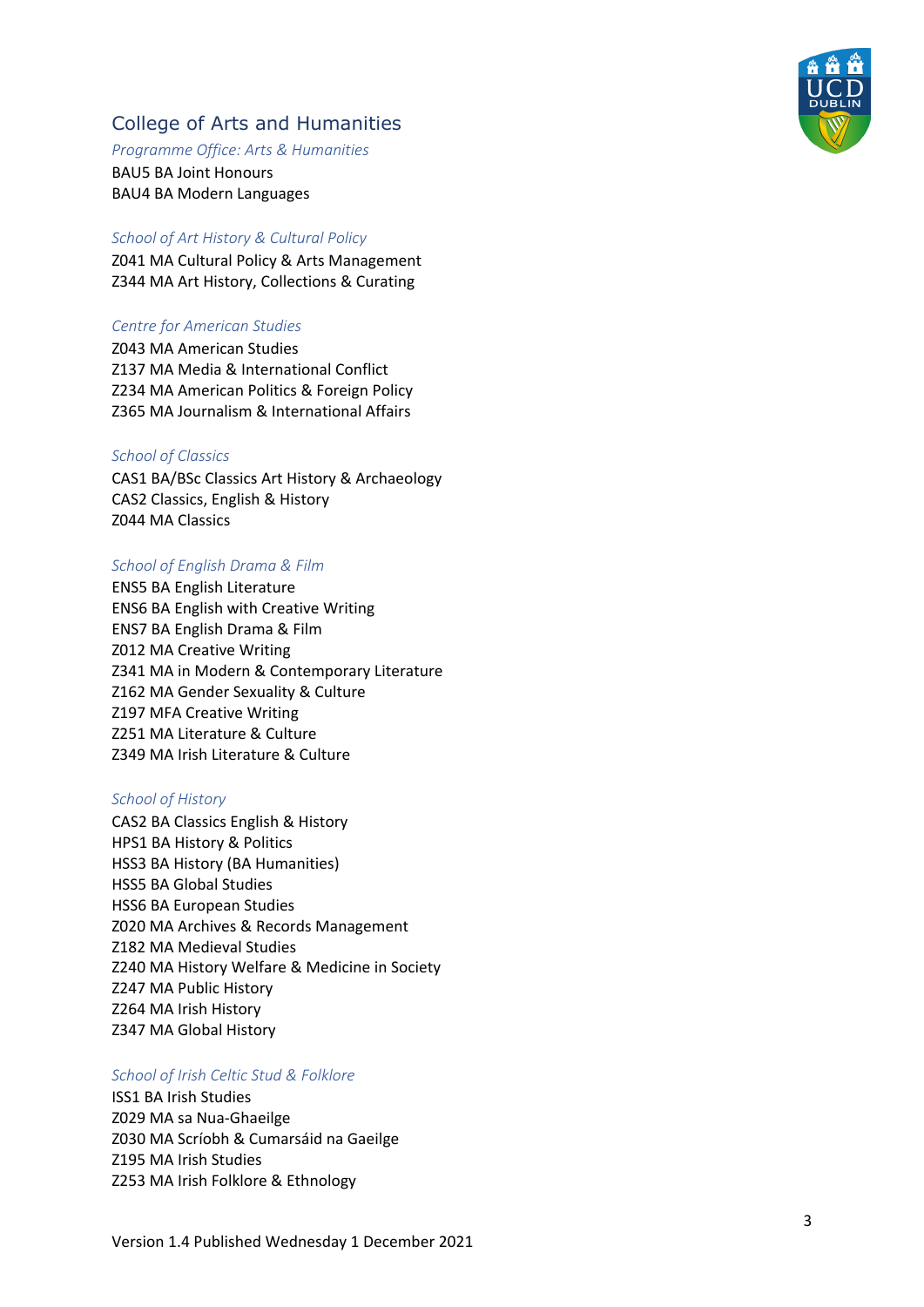

#### *Languages Cultures & Linguistics*

AYS1 BA Languages, Linguistics & Cultures Z202 MA Modern Languages Z360 MA Linguistics & Applied Linguistics

#### *School of Music*

MCS4 BA Music Film & Drama Z357 MMus Music & Culture

## <span id="page-3-0"></span>College of Business

### *Lochlann Quinn School of Business*

B722 BSc Business BSJ4 BBL Business & Law BSS1 BComm Commerce BSS2 BSc Economics & Finance BSW1 BComm Commerce International

#### *Michael Smurfit Graduate School of Business*

B008 Master of Accounting B025 MSc Marketing Practice B154 MSc Business Analytics B158 MSc Quantitative Finance B253 MSc Supply Chain Management B257 MSc Project Management B259 MSc Marketing B261 MSc Management Consultancy B263 MSc International Business B265 MSc Human Resources B269 MSc Finance B647 MSc Renewable Energy & Environmental Finance B658 MSc Marketing & Retail Innovation B424 MSc Digital Marketing B429 MSc Management B531 MSc Aviation Finance B551 MSc Digital Innovation D042 MSc Food Business Strategy B714 MSc Accounting and Financial Management B715 MSc Strategic Management B746 MSc Financial Data Science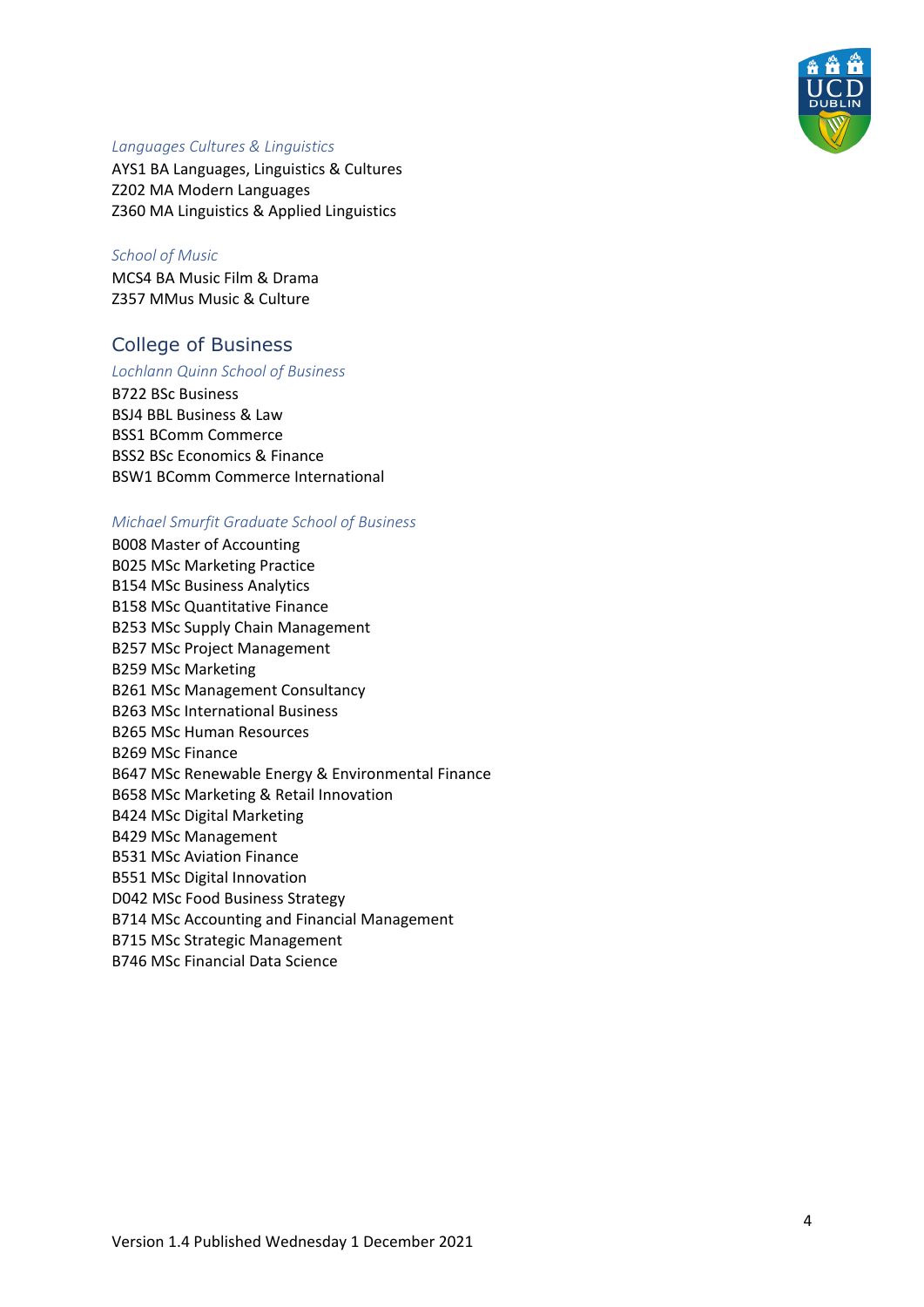# <span id="page-4-0"></span>College of Engineering and Architecture

*Engineering & Architecture Admin Office* NUS1 BSc/BE Engineering

#### *School of Architecture, Planning & Environmental Policy*

ATS4 BArchSc Architecture LDS2 BSc Landscape Architecture RCS1 BSc City Planning & Environmental Policy T273 Master of Architecture T324 MSc Planning, Development & Urban Design T339 MSc Architecture, Urban & Climate Action W032 MRUP Regional & Urban Planning W178 MRUP (AP) W269 MSc Environmental Policy W271 MSc Environmental Policy (Acc) W332 MSc Urban Design & Planning X051 MLA Landscape Architecture

#### *School of Biosystems & Food Engineering*

T299 ME Biosystems & Food Engineering T374 MSc Digital Agriculture X082 MEngSc Food Engineering X413 MSc Sustainable Energy & Green Technology X565 MSc Environmental Technology

#### *School of Chemical & Bioprocess Engineering*

T070 MEngSc Biopharmaceutical Engineering T218 MEngSc Chemical Engineering

#### *School of Civil Engineering*

T277 MEngSc Water Waste & Environmental Engineering T279 MEngSc Structural Engineering T298 ME Civil Structural Environmental Engineering T308 ME Civil Engineering

#### *School of Electrical & Electronic Engineering*

T160 ME Biomedical Engineering T163 ME Electronic & Computer Engineering T257 MEngSc Electronic & Computer Engineering T319 ME Optical Engineering T335 ME Electrical Power Engineering T348 M.Eng.Sc Optical Engineering

#### *School of Mechanical & Materials Engineering*

T164 ME Energy Systems Engineering T165 ME Mechanical Engineering T166 ME Engineering w/ Business T275 ME Materials Science & Engineering T286 MEngSc Materials Science & Engineering T288 MEngSc Engineering Management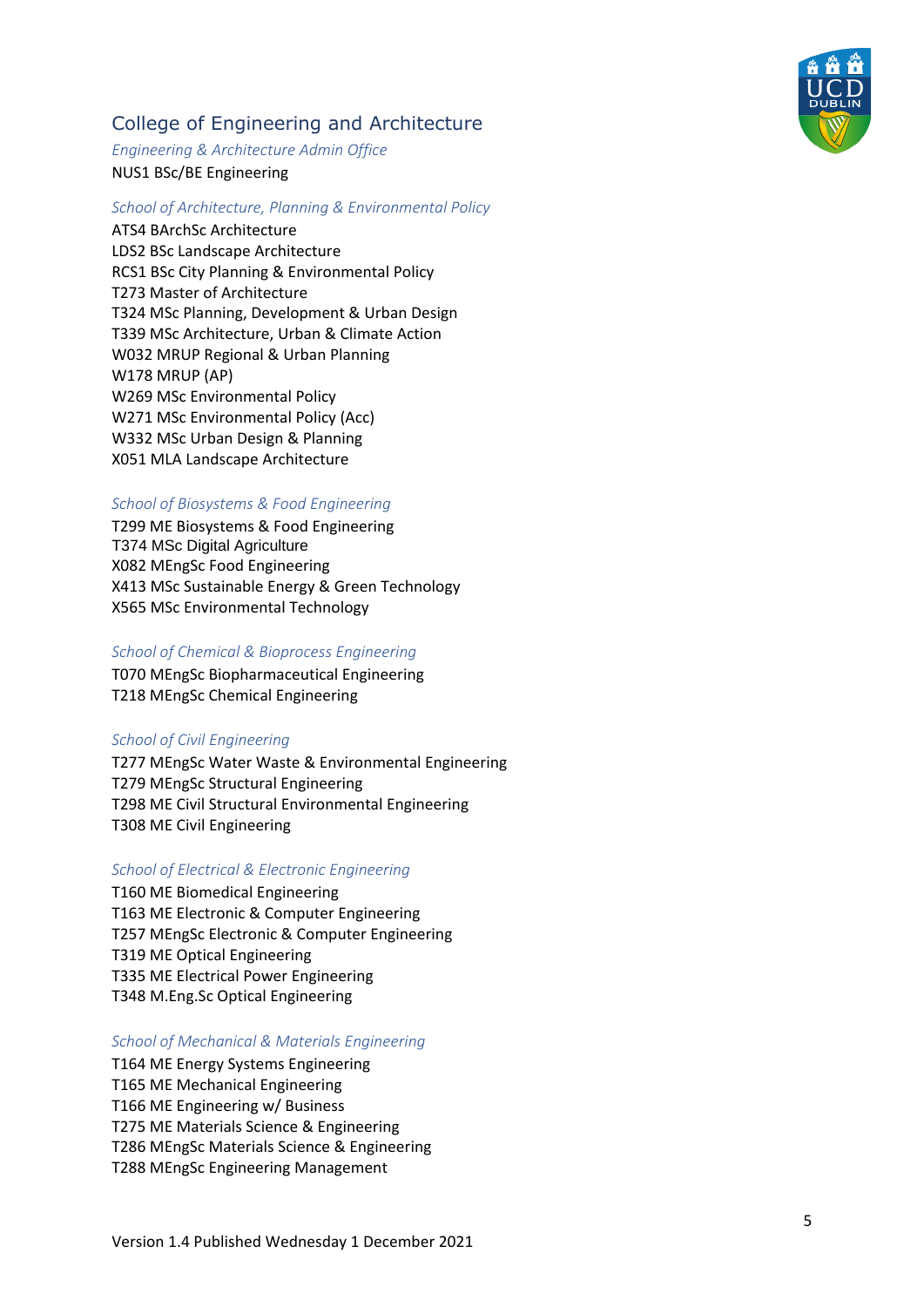

# <span id="page-5-0"></span>College of Health and Agricultural Sciences

#### *School of Agriculture & Food Science*

ANS1 BAgrSc Animal Science CPS1 BAgrSc Animal & Crop Production CPS3 BAgrSc Crop Science D027 MSc Wildlife Conservation & Management D049 MAgrSc Agricultural Extension & Innovation D064 MSc Horticulture DBS1 BAgrSc Dairy Business EQS1 BAgrSc Animal Science - Equine ESS1 BAgrSc Agri-Environmental Sciences ETS2 BAgrSc Agricultural Systems Technology FAS1 BAgrSc Food & Agribusiness Management FAW1 BAgrSc Food Business FOS1 BAgrSc Forestry FSS2 BSc Food Science HLS6 BSc Horticulture HMS1 BSc Human Nutrition UAS1 BAgrSc Agricultural Science X089 MSc(Agr) Environmental Resource Management X376 MSc(Agr) Sustainable Agriculture & Rural Development

#### *School of Medicine*

BHS1 Biomedical Health & Life Sciences X523 MSc Healthcare Informatics

#### *School Public Health Phys & Sports Sci*

MDS5 Physiotherapy MDS8 BSc Health & Performance Science SMS2 BSc Sport & Exercise Management X762 MSc Sport Management X772 MSc Coaching Science in Sport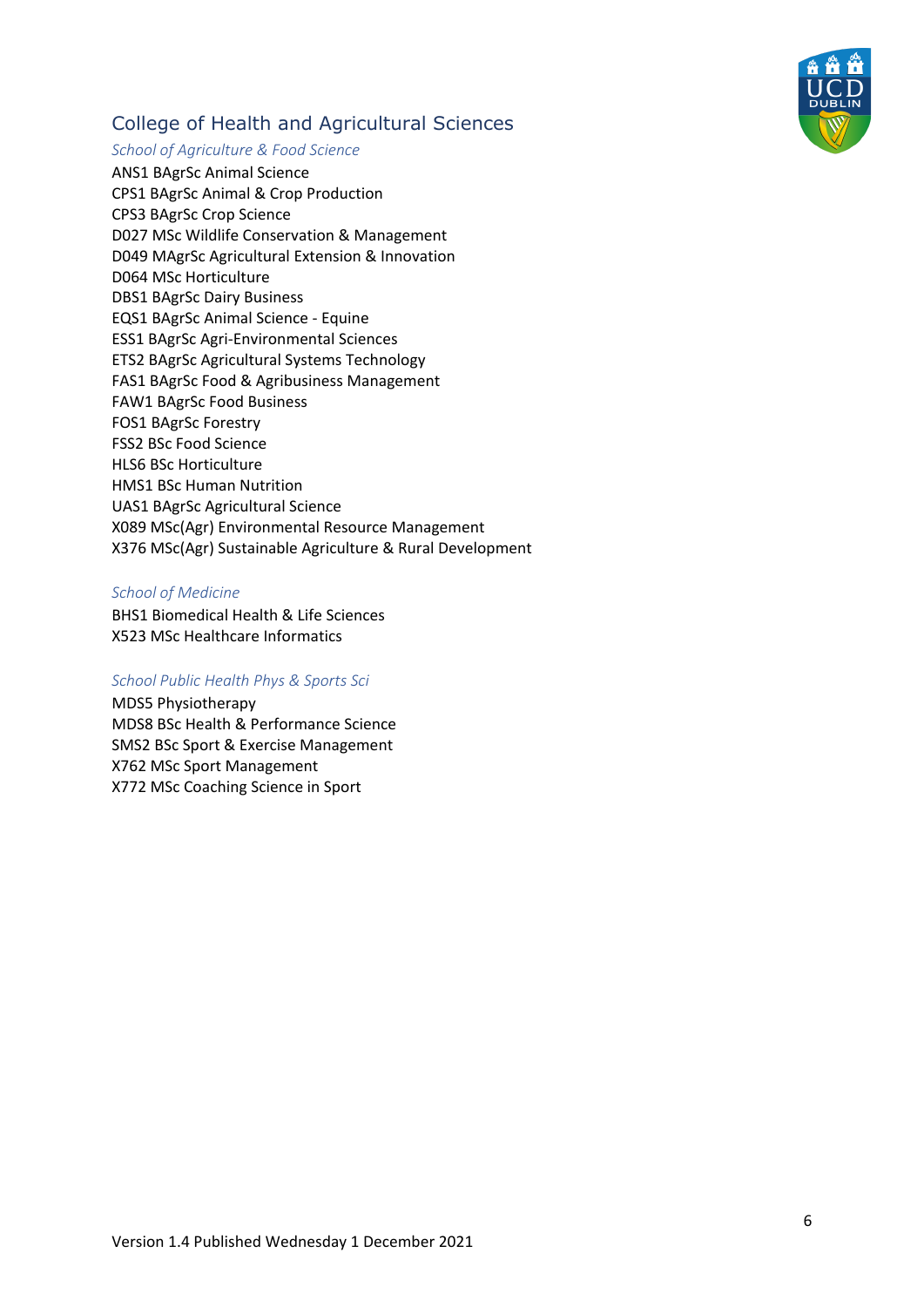

## <span id="page-6-0"></span>College of Science

*Science Admin Office*

SCU1 BSc Science STS1 BSc Sustainability

### *School of Biology & Environment Science*

F038 MSc Global Change: Ecological Systems & Policy F080 MSc Plant Biology & Biotechnology F104 MSc Biology & Biomolecular Science (Negotiated Learning) X062 MSc Environmental Science

#### *School of Biomolecular & Biomedical Science*

F102 MSc Biotherapeutics F103 MSc Biotherapeutics & Business F167 MSc Regulatory Affairs &Toxicology X439 MSc Biotechnology X447 MSc Biotechnology & Business

#### *School of Chemistry*

F042 MSc Chemistry (Negotiated Learning) F105 MSc Synthetic Chemical Pharmacy & Fine Chemical Industries

#### *School of Computer Science*

CSSA BSc Computer Science T150 MSc Computer Science (Negotiated Learning) T195 MSc Computer Science (Conversion)

#### *School of Earth Sciences*

F181 MSc Subsurface Characterisation & Geomodelling

#### *School of Mathematics & Statistics*

BSS3 BAFS Actuarial & Financial Studies F034 MSc Actuarial Science F043 MA Statistics T017 MSc Mathematical Science T020 MSc Statistics T306 MSc Data & Computational Science T341 MSc Financial Mathematics

#### *School of Physics*

F012 MSc Physics (Negotiated Learning) F060 MSc Space Science & Technology F120 MSc Computational Physics (Negotiated Learning) F122 MSc Nanotechnology (Negotiated Learning) F124 MSc Applied Maths & Theoretical Physics (Negotiated Learning) T149 MSc NanoBiological Science T342 MSc Medical Physics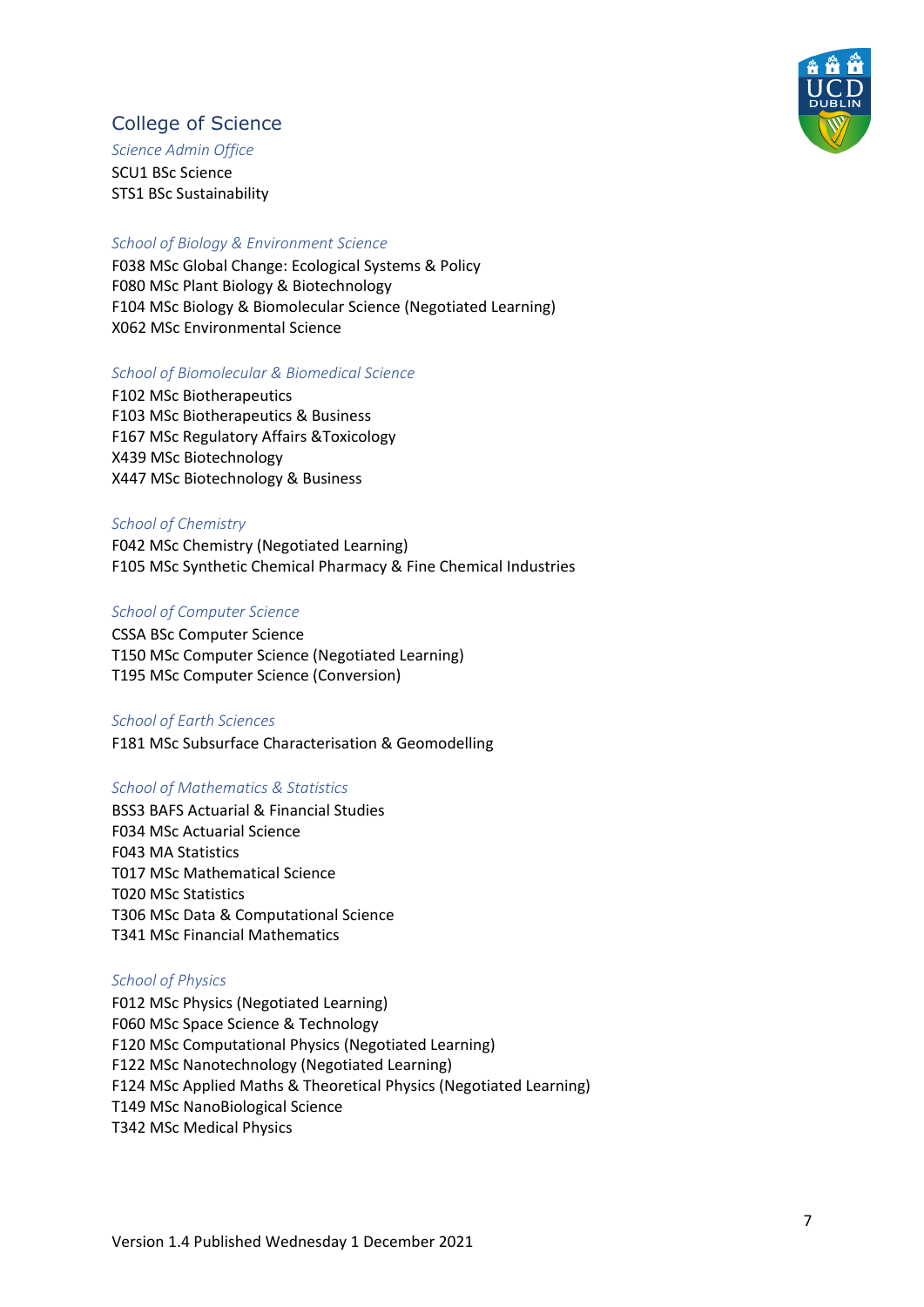

# <span id="page-7-0"></span>College of Social Sciences and Law

#### *Central Office - Social Sciences & Law*

COS1 BSc Philosophy, Politics & Economics EMS1 BSc Economics, Maths & Statistics LBS1 Liberal Arts & Sciences SBU2 BSocSc Social Policy & Sociology SBU3 BSc Social Sciences SCS1 BSc Computational Social Science

#### *School of Archaeology*

F098 MSc World Heritage Management & Conservation W349 MSc Experimental Archaeology & Material Culture W491 MSc Archaeology W495 MSc European Prehistories: Deep-Time Social Perspectives W501 MSc Hunter-Gatherer Archaeology

#### *School of Economics*

ECS4 BSc Economics W352 MSc Quantitative Economics W369 MSc in Applied Economics W376 MSc Behavioural Economics

#### *School of Education*

W027 MA Education W480 MSc Educating Children & Youth Studies

#### *School of Geography*

W051 MA Geography W262 MA Geopolitics & the Global Economics W341 MSc Urban Environment W445 MSc Development & The Global South W462 MSc Critical Geographies W464 MSc Risk Resilience & Sustainability W477 MSc Geospatial Data Analysis

#### *School of Information & Communications Studies*

W006 MLIS Library & Information Studies W267 MSc Information Systems W403 MSc Digital Information Management W440 MSc Communication & Media W521 MSc Human Computer Interaction

#### *School of Law*

B209 MCL Common Law B220 MSc Criminology & Criminal Justice B292 LLM Criminology & Criminal Justice B294 LLM General B296 LLM Intellectual Property and IT B300 LLM European Law & Public Affairs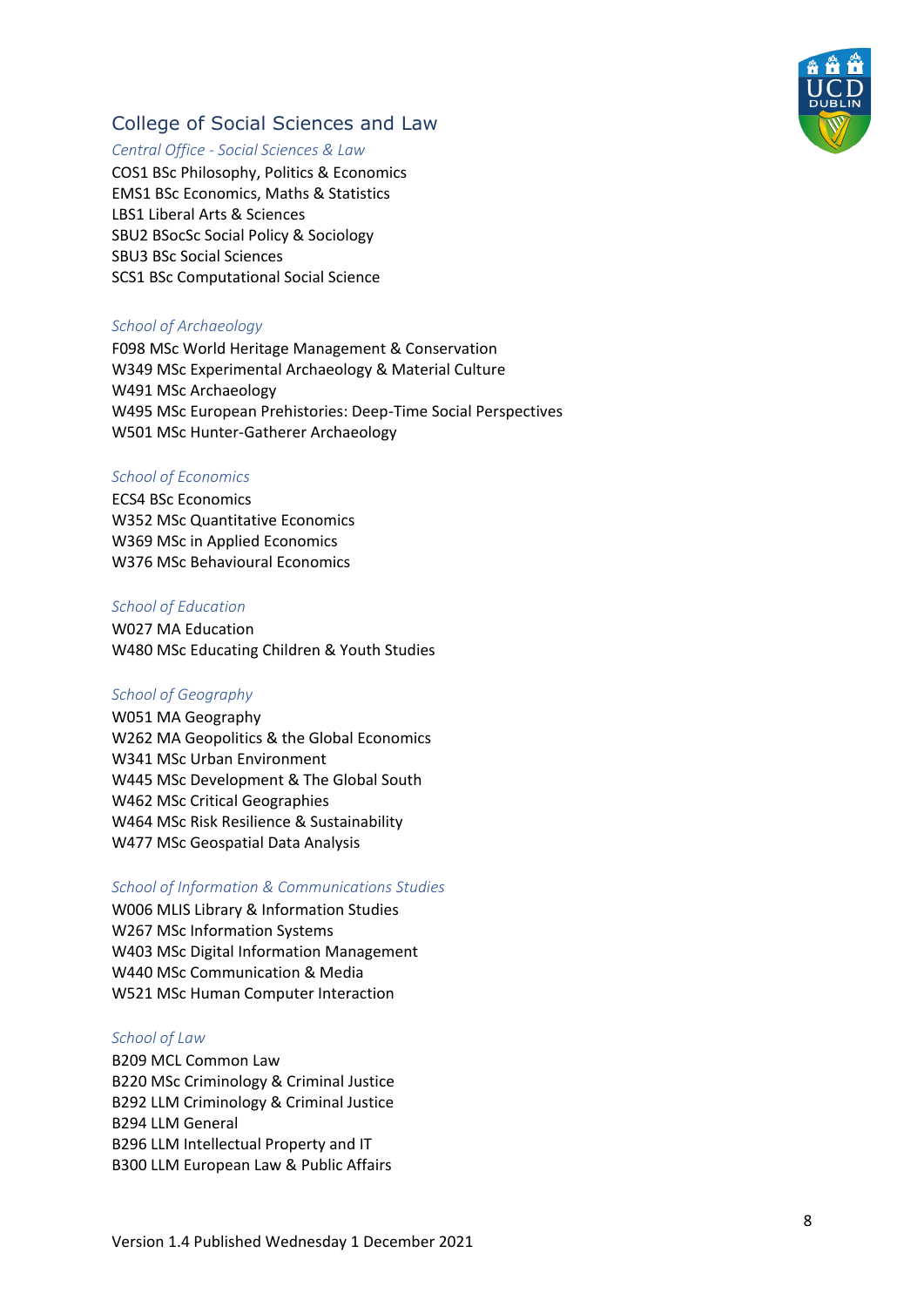

B438 MSc International Law & Business B440 LLM International Human Rights B453 LLM International Commercial Law LWS2 Law with French Law LWS6 Law LWW1 Law with Philosophy LWW2 Law with History LWW3 Law with Politics LWW4 Law with Economics LWW9 Law with Social Justice LWWC Law with Chinese

#### *School of Philosophy*

W021 MA Philosophy W179 MA Philosophy & Literature W182 MA Philosophy & Public Affairs W309 MA Consciousness & Embodiment W358 MSc Cognitive Science W398 MA Ethics: Theory & Practice W456 MA Contemporary European Philosophy

#### *School of Politics & International Relations*

#### W023 MA Politics

W035 MSc Human Rights W036 MSc International Relations FT W216 MEconSc European Public Affairs & Law W233 MSc Politics W235 MA International Relations W277 MA Political Theory W290 MA International Political Economy W293 MSc International Political Economy W301 MA International Development W303 MSc International Development W344 MSc European Politics & Policy W346 MA European Politics & Policy W393 MA Middle East Politics W408 MSc Peace and Conflict W410 MA Peace and Conflict W458 MA Gender, Politics & International Relations W473 MSc Politics & Data Science W525 MSc Gender, Politics & International Relations

#### *School of Psychology*

PCS2 BSc Psychology W241 MPsychSc Psychological Science W461 MSc Behavioural Neuroscience

#### *School of Social Policy, Social Work & Social Justice*

W105 MSc Equality Studies W354 MSocSc Social Work Welfare & Justice W383 MA Gender Studies